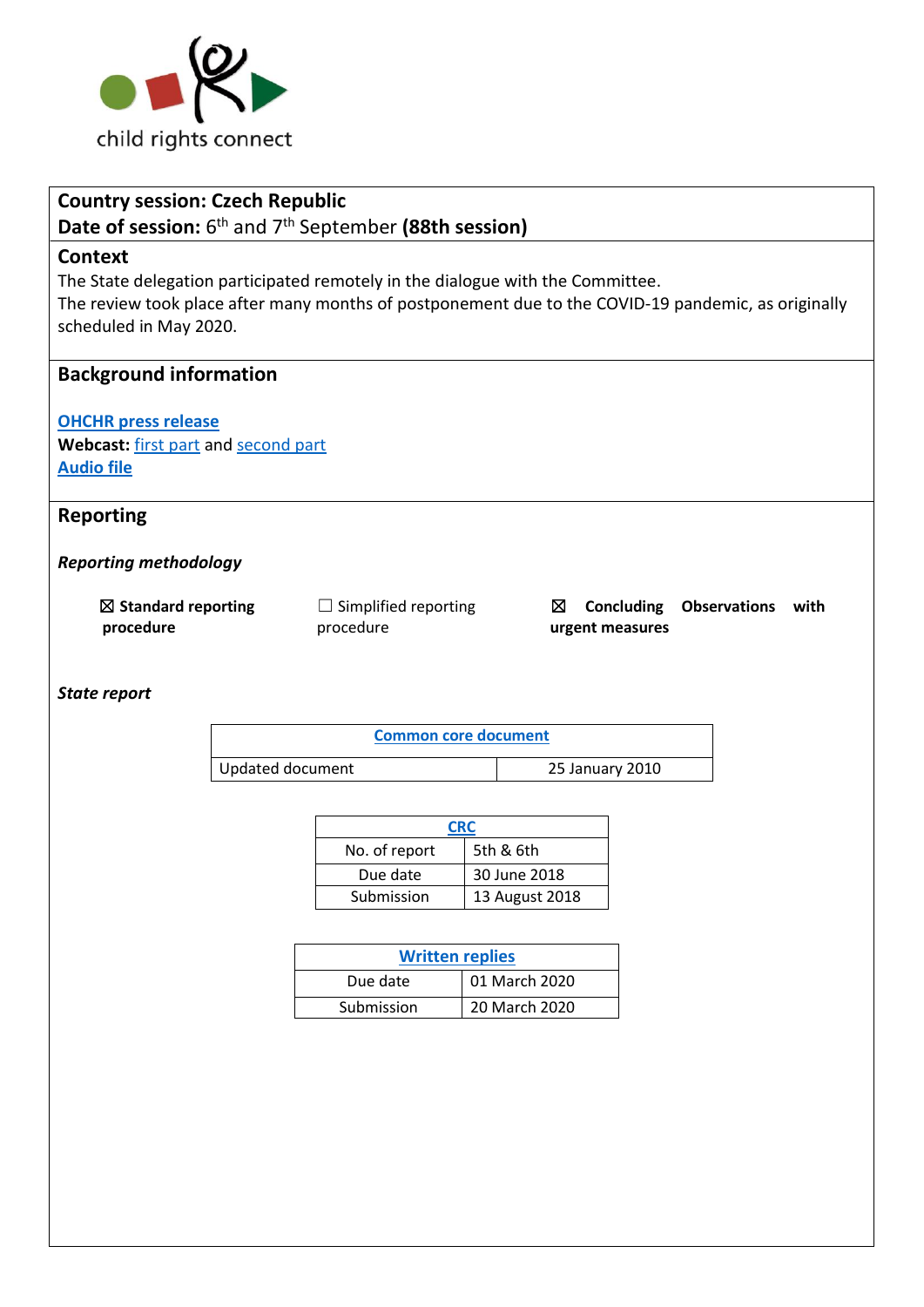

### *Public reports from children's rights defenders* **[Alternative reports and additional information](https://tbinternet.ohchr.org/_layouts/15/TreatyBodyExternal/Countries.aspx?CountryCode=CZE&Lang=EN) NGOs** • Alliance for the Rights of the Child • Global Initiative to End All Corporal Punishment of Children • International Social Service • IBFAN Czech Republic • The European Roma Rights Centre • Forum for Human Rights, Organization for Aid to Refugees • Forum for Human Rights, Validity Foundation, Inclusion Czech Republic • StopIGM.org / Zwischengeschlecht.org

# **State delegation**

The [delegation of Czech Republic](https://tbinternet.ohchr.org/Treaties/CRC/Shared%20Documents/CZE/INT_CRC_LOP_CZE_46599_E.pdf) was large and multisectoral. It consisted of high-level representatives of the Office of the Government, the Ministry of Labour and Social Affairs, the Ministry of Justice, the Ministry of Health, the Ministry of Education Youth and Sports, the Ministry of Interior, the Ministry of Regional Development, the Ministry of Foreign Affairs, and the Permanent Mission of the Czech Republic in Geneva.

# **Committee's Task Force members**

| Name & Last Name                           | Country         |
|--------------------------------------------|-----------------|
| <b>Faith Marshall-Harris (coordinator)</b> | <b>Barbados</b> |
| Velina Todorova                            | <b>Bulgaria</b> |
| Bragi Gudbrandsson                         | Iceland         |
| José Rodrigues Reyes                       | Venezuela       |
| Sopio Kiladze                              | Georgia         |
| Rinchen Chophel                            | <b>Bhutan</b>   |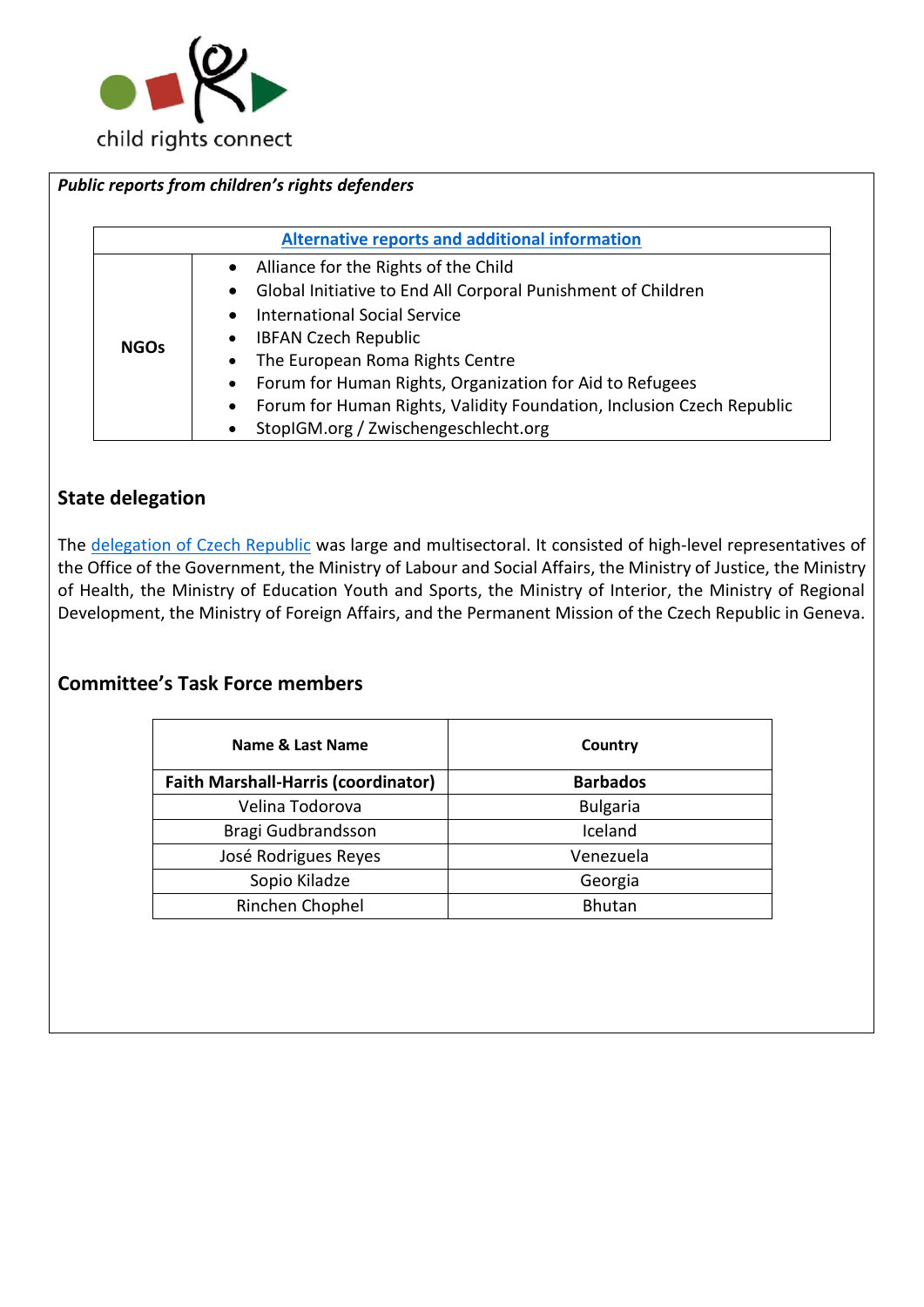

#### **Dialogue description**

#### i. Character of the dialogue

The dialogue was constructive and comprehensive. The delegation was responsive to the Committee's questions and the answers provided, although sometimes more political than technical, were very focused on the Committee's requests. The Czech Republic attempted to answer most of the Committee's questions and committed to send to the Committee within 48 hours after the end of the session answers to the outstanding questions.

#### ii. General assessment made by the Committee

Ms. Faith Marshall-Harris, the Coordinator of the Task Force acknowledged that the Czech Republic is looking for sustainable solutions to the problems they are facing. She encouraged the Czech Republic to pay more attention to the following critical issues: the discrimination of Roma children, children with disabilities, children in migration situations, child victims of sexual exploitation and children without a family environment.

#### iii. Main issues discussed:

#### **General Measures of Implementation**

- **Coordination**: The Committee asked for more details on the National Strategy for the Protection of Children's Rights to ensure proper coordination of the various ministries, as different sources suggest that there have been persistent disagreements. The Czech Republic recognized coordination as one of their weaknesses. The delegation presented its New Strategy for the Protection of Children's Rights 2021-2029, which was developed in collaboration with professionals, NGOs and children. The child's perspective is at the heart of this new strategy, according to the delegation.
- **Ombudsman for children**: The Committee asked why an Ombudsman for children has not been established in Czech Republic and why the Government bill had failed. The delegation replied that a new law has been drafted in this respect and that, except for one political party, all other parties are ready to implement this law.

#### **General Principles**

- **Non-discrimination:** The Committee expressed concerns about the fact that most children in institutions are Roma children. Furthermore, the Committee stressed that Roma children also suffer from a housing problem. The delegation replied that it was aware of this problem and would work on it.

#### **Civil Rights and Freedoms**

- **Corporal Punishment**: This concern is of major importance to the Committee as physical punishment of children is common in Czech Republic. The Committee wanted to know how the Czech Republic interpreted the difference between appropriate and non-appropriate punishment. The delegation admitted that although it wishes to reduce this phenomenon, it is not completely forbidden because some political parties are opposed to it. The Czech Republic is increasing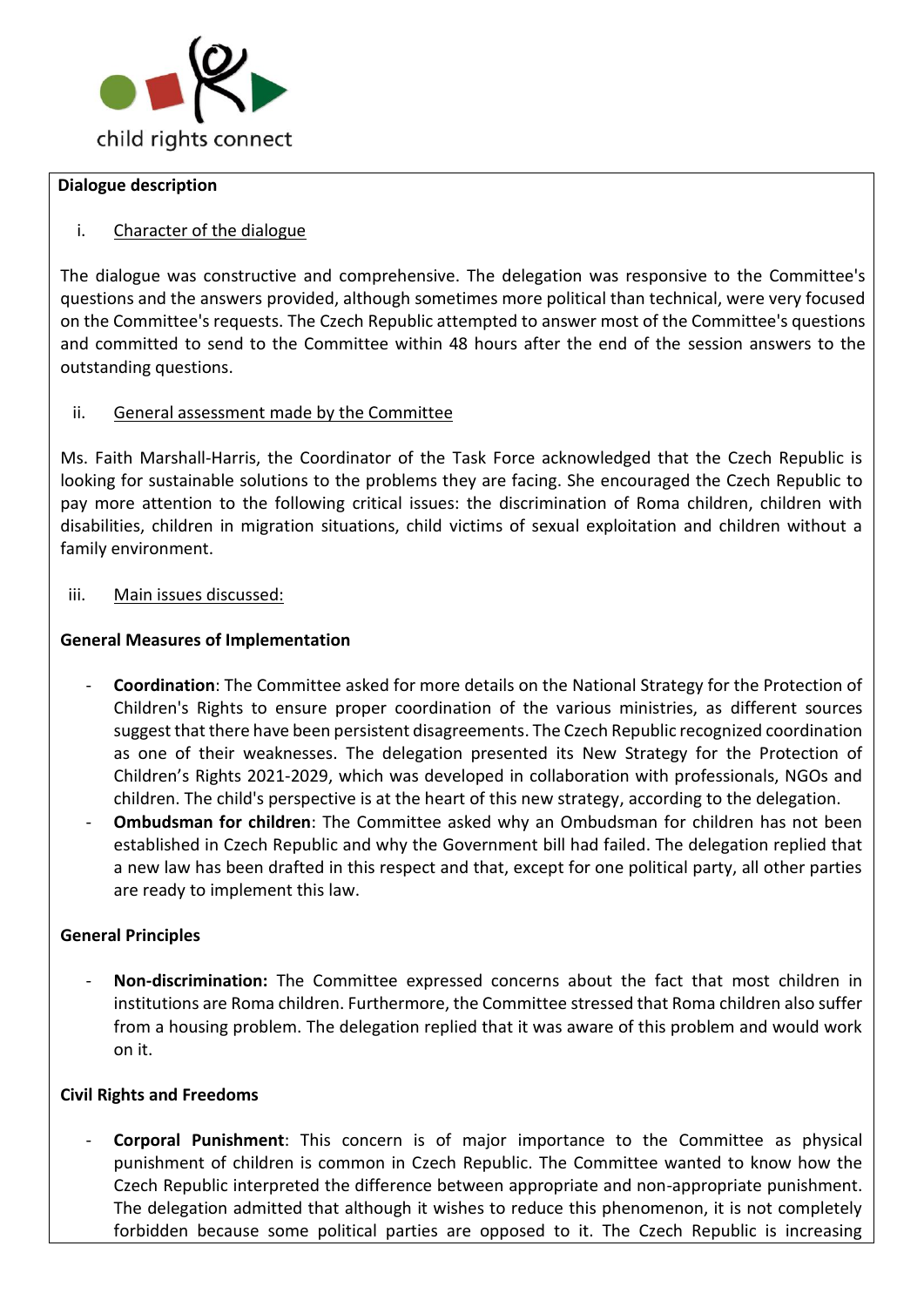

prevention among children and providing financial support to associations working directly on this issue.

#### **Basic Health and Welfare**

- **Children with disabilities:** The program for pupils with mental difficulties was abolished and incorporated into the inclusive curriculum in 2016.
- **Intersex children:** The Committee asked the delegation to share its position on unnecessary and irreversible surgery to change the sex of children without their consent. The delegation replied that this was a new issue of which they are only now becoming aware.

#### **Special Protection measures**

- **Institutionalization of children:** The Committee was interested in the concrete measures taken to eliminate the placement of children in institutions and whether the law prohibiting the placement of minors under the age of 3 has entered into force. The delegation replied that this was not yet the case but assured that a step-by-step procedure is followed before a child's placement was decided.
- Sexual abuses: According to the Committee, the country is still in a state of denial. As only a small number of cases are investigated and of victims identified, the delegation stressed that it was developing identification cards to facilitate the complaint procedure for children, but also that it was developing a specific working procedure about this problem and finally that it was developing a specialized service. The delegation also specified that a follow-up of the child victim of this kind of abuse is initiated. The delegation is interested in building a network of specialists on this specific matter.

### **Recommendations of the Committee**

In its [Concluding Observations,](https://tbinternet.ohchr.org/_layouts/15/treatybodyexternal/Download.aspx?symbolno=CRC%2fC%2fCZE%2fCO%2f5-6&Lang=en) the Committee drew the State party's attention to the need for urgent measures concerning the following areas:

• **Sexual exploitation and abuse:** The Committee urges the State party to **reinstate the National Plan for Combating Sexual Exploitation of Children** and **designate a coordinating body** to oversee its implementation. The Committee also presses the State to **enhance public and professional awareness** and to **respond to all manifestations of sexual exploitation** and abuse of children, particularly **online** and in **travel** and **tourism**. The above-mentioned measures should also **be monitored regularly**. The Committee also commands the State to review the Criminal Code **to ensure all persons under 18 are protected** against sexual exploitation and abuse and **cannot be held criminally liable** for sharing self-generated sexual images. Child sexual abuse should **be promptly reported** and followed up with **appropriate multi-sectoral judicial follow-up**. The Committee also calls for **specialised services, appropriate assistance, and child-friendly information** to be provided to child victims. Finally, the Committee calls for a **national survey on sexual violence with disaggregated data collection.**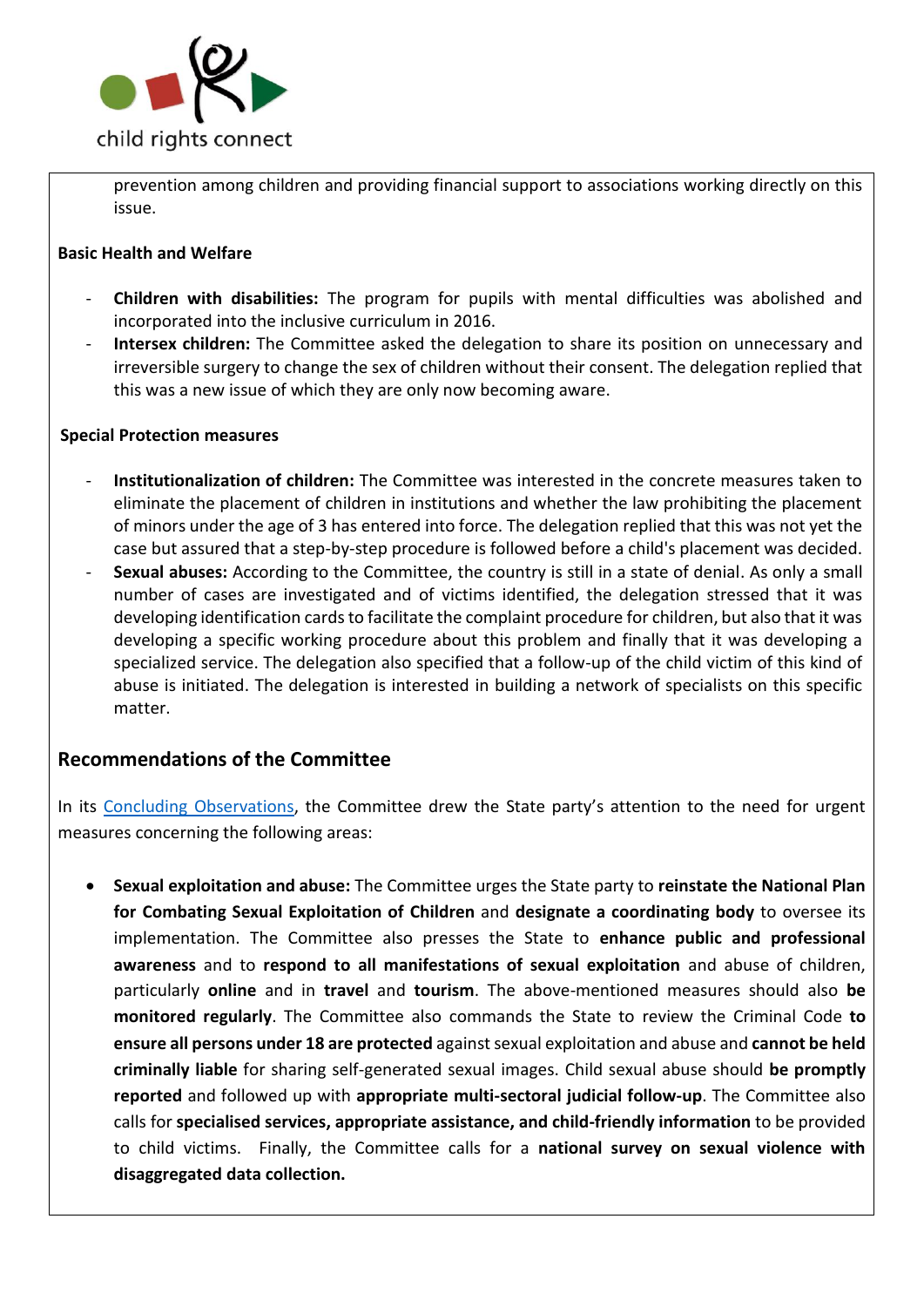

- **Children deprived of a family environment:** The Committee recommends the State to **unify the childcare system** under one structure and to **adopt a comprehensive national policy to phase out institutionalisation**. Institutionalization of children under the age of three should also be **prohibited** under the new legislation. The State must also ensure that **the ban on institutionalization of children under the age of three is enforced**. The Committee also calls for ensuring that children are separated from their families **only if it is necessary** and that poverty, housing conditions, disability or ethnicity are never the sole justification for separation. The **abandonment of placement for "behaviour difficulties**" is also expected. In addition, the State should **promote family-based care**, with particular attention to Roma and disabled children, and **strengthen foster care capacities**. A **regular review** of the quality of care and the possibility of direct contact with the child's parents is requested. **Support for children entering independent living** is ultimately expected.
- **Children with disabilities:** The Committee urges the State party to adopt a **human rights-based approach to disability**, set up a **comprehensive strategy for the inclusion of** children with disabilities and **align the definition of reasonable accommodation with the Convention on the Rights of Persons with Disabilities.** The Committee also expects **improved coordination between the authorities** responsible for the social, health and legal protection of children with disabilities and to **train staff to activate appropriate care options**. The **practice of placing children with disabilities in "social care homes" with adults must stop**. The Committee urges that support for parents of children with disabilities be strengthened and that **early and effective detection for children with autism and developmental disorders** be implemented, along with specific and adequate care. Finally, **awareness campaigns** should be put in place to fight against the stigmatization of children with disabilities.
- **Standard of living:** The Committee recommends the State party **to establish an adequately resourced social housing system**, and systematically **collect and analyse data** on families in need of social housing. Moreover, the State should **secure the necessary housing stock** and expeditiously **adopt the draft law on social housing**. The **practice of "benefit-free zones" must be ended** and the **system of social benefits to ensure the conditions of living necessary for the child's development** need to be review.
- **Children in situations of migration:** The Committee urges the State party **to ensure children are heard in asylum and migration-related procedures and that their views are duly taken into account.** The State must also ensure that in asylum and immigration matters, **all those under 18 are treated as children, receive the requisite special protection and are not detained**. In regard to the **standard age-determination**, the State need to **develop a procedure that is multidisciplinary, scientifically-based, respectful of children's rights and used only in cases of serious doubt** about the claimed age, and **consider documentary or other forms of evidence available**, and ensure access to effective appeal mechanisms. In the same time, the Committee asks the State to **intensify its efforts to ensure access to healthcare and health insurance for all migrant children**, regardless of their or their parents' asylum status, residence or health condition and **to ensure access to all levels**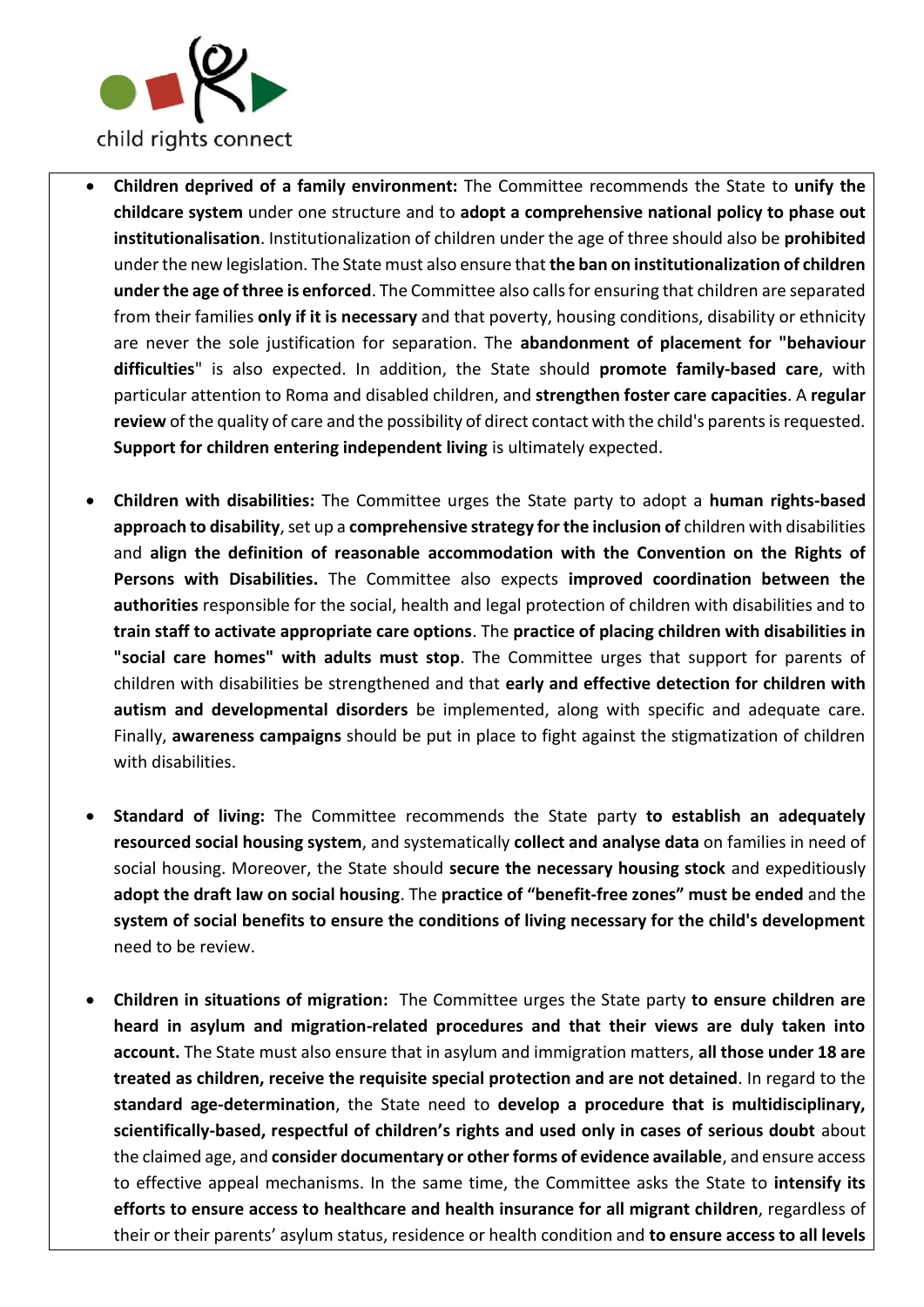

**of education for all migrant children**. Finally, the State must **develop campaigns to counter hate speech against migrants**, asylum seekers and refugees, particularly children and investigate, prosecute and **punish acts of ethnically motivated discrimination**.

• **Roma children:** The Committee urges the State party to **take targeted policy measures to address the causes of poverty and improve living conditions of Roma families**, including children, and **ensure access to public health insurance and adequate housing support**. Roma children need to have access to **quality education**, including pre-school education, **remain in and complete school a**nd the State must **reduce the number of Roma children in special education** and **establishes safeguards against misplacement**. **The identification and treatment of all cases of exploitation, abuse, and hate crimes against Roma children** must be implemented, as well as **increased awareness of this issue**. The Committee urges the State **to systematically collect and analyse data on the situation of Roma children** in all areas of the Convention in order to inform its policies and programs.

The Committee also drew the State party's attention to the recommendations concerning the following areas:

- General Measures of implementation: **Reservations; legislation; comprehensive policy and strategy; coordination; allocation of resources; data collection; independent monitoring; dissemination awareness-raising and training; cooperation with civil society; international cooperation; children's rights and the business sector**
- Definition of the Child:

-

- General principles: **non-discrimination; best interests of the child; respect for the views of the child**
- Civil rights and freedoms: **nationality; right to identity; access to information**
- Violence against children: **corporal punishment; abuse and neglect; harmful practices**
- Family environment and alternative care: **family environment; adoption; children of incarcerated parents**
- Basic health and welfare: **health and health services; mental health; adolescent health**
- Education leisure and cultural activities;
- Special protection measures: **asylum-seeking, refugee and migrant children; economic exploitation, including child labour; sale, trafficking and abduction; administration of child justice.**